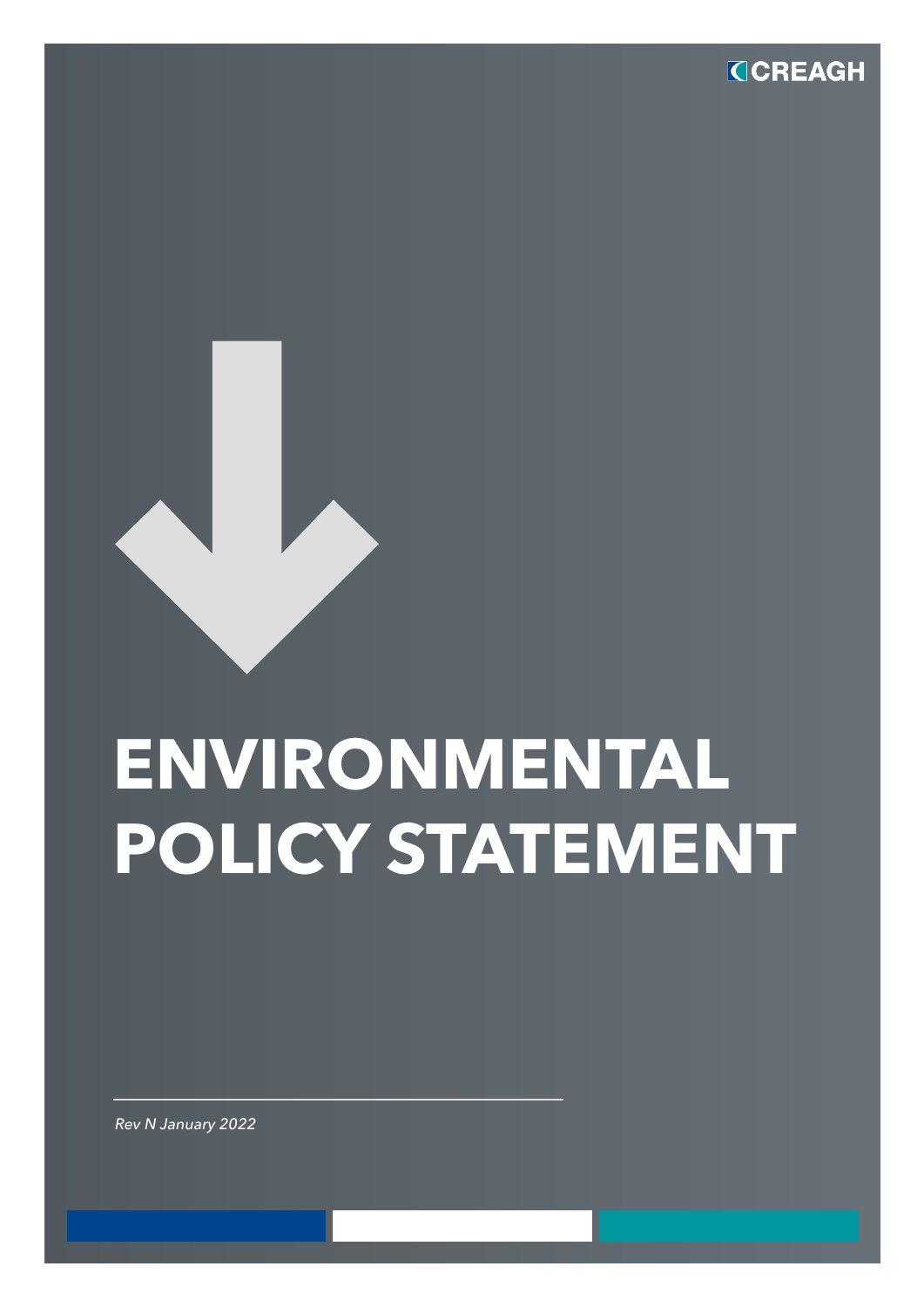Creagh Concrete Products Ltd. recognises that good management includes environmental matters and will ensure that environmental protection and the prevention of pollution as central to our business goals and objectives.

We will comply with applicable legislation, regulation, industry codes of practice and other requirements as appropriate.

We will provide for the publication of the environmental policy internally by posting the document on the Company notice boards. This policy will be available externally to all interested parties, (on request) from the administration team.

ISO14001 will be used as the basis to manage our environmental obligations and this system will be used as the basis for the setting and achievement of environmental objectives and targets for the company. These objectives will be communicated widely through the publication of these objectives throughout the company.

We will strive to continual improve upon the environmental performance of our activities and operations, taking into account technical developments, scientific understanding and our customer and community requirements and expectations.

We will develop products and services which have minimal environmental impact and are safe in their intended use. Our considerations will include environmental emissions, waste management, natural resource consumption, and the introduction of energy efficiency practices. Best Available Technology (BAT) will be employed where our works can affect the environment.

We will conduct and support assessment of the environmental impacts of new products and services before starting a new activity or project. We will also work with suppliers and subcontractors to minimise the impact of their operations on the environment. We will strive as a company to ensure that all subcontractors and suppliers used in order to carry out our activities and processes have in place an environmental policy and or a third-party system in place.

We are conscientious that we create an amount of Green House gas emissions with the production of our products and our operations; we also understand that these wasted energies can be used in favour of reproducing fuels in terms of heat generation. We are committed to evaluating our produced Green House Gas emissions, in terms of electricity and fuel usage, with the aim of continually reducing emissions and implementing systems that are more environmentally friendly We use water efficiently and have adopted methods of re-using water, such as water harvesting and recognise that we must safeguard this resource by recycling where possible to reduce consumption and protect water quality in the natural environment. We strive to ensure that water usage is monitored and restored, that water usage within our production facilities are used and at least 80% of water used is from rain water stored in tanks in our manufacturing processes, this is then recycled and reused in our daily manufacturing processes, with the aim of 100% of the water contained in each product is from a recycled form.

Timber shall be sourced from approved FSC or equivalent suppliers and verification records shall be held on file.

Creagh Concrete Products Ltd. will foster openness and dialogue with employees and all interested parties, anticipating and responding to their concerns about potential hazards and impacts of operations, products, wastes and services.